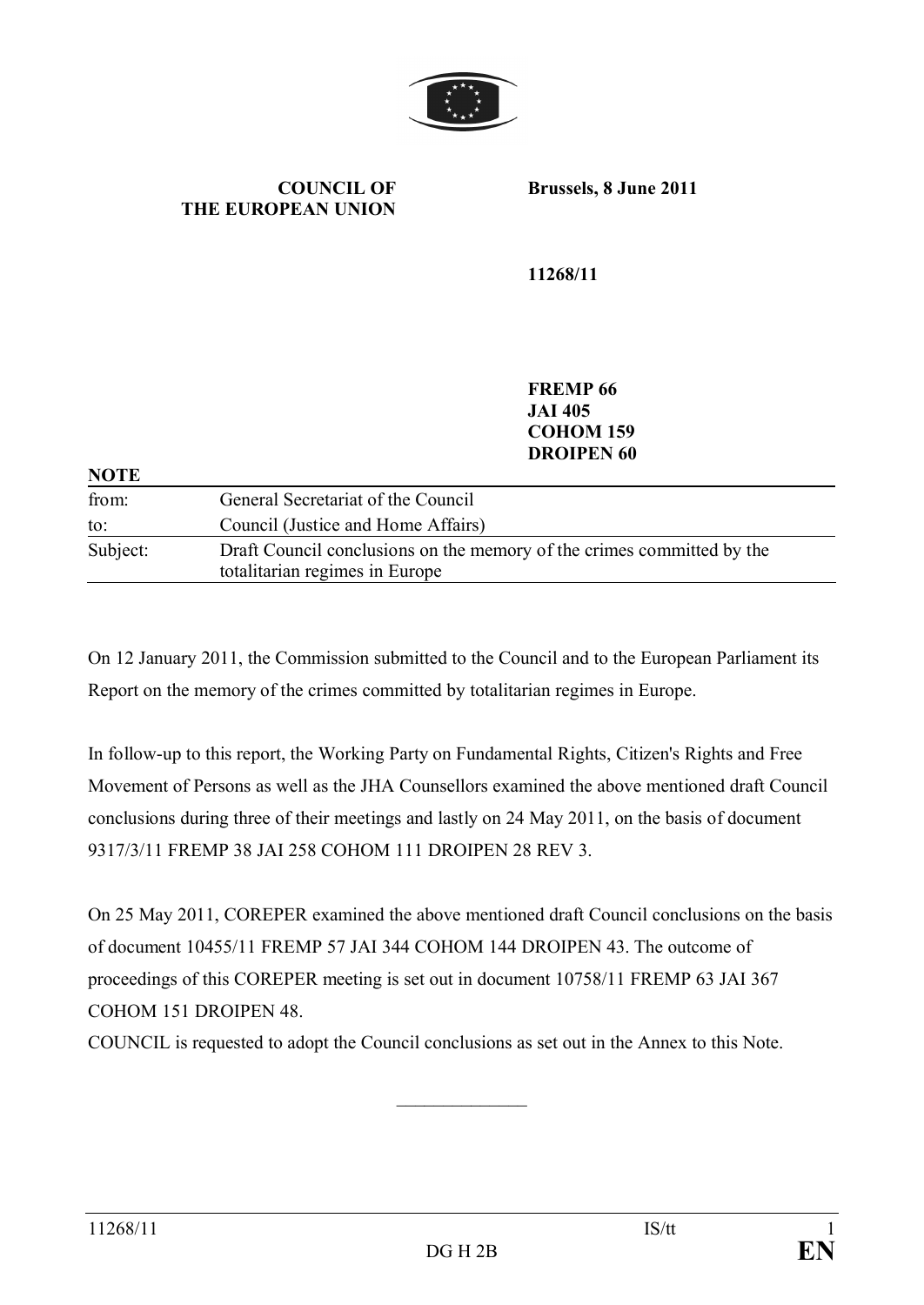## **DRAFT COUNCIL CONCLUSIONS**

## **on the memory of the crimes committed by totalitarian regimes in Europe**

## **THE COUNCIL OF THE EUROPEAN UNION**

**Considering** that many Member States have experienced a tragic past caused by totalitarian regimes, be it communist, national socialist or of any other nature, which have resulted in violations of fundamental rights and in the complete denial of human dignity;

**Considering** that past tragedies should be followed up by reconciliation, to provide for an opportunity of further peaceful coexistence and development;

**Recalling** the Statement by the Council inserted in the minutes of the Council at the time of adoption of the Framework Decision 2008/913/JHA on combating certain forms and expressions of racism and xenophobia by means of criminal law<sup>1</sup>, in which the Council deplores all crimes of genocide, crimes against humanity and war crimes, including those committed by totalitarian regimes;

**Noting**, that totalitarian regimes in Europe, although different in their origins, political justification and expression, form part of Europe's shared history;

**Recalling** the European Parliament's Resolution of 2 April 2009 on *"European conscience and totalitarianism"*, which underlined the fact that there could be no reconciliation without truth and remembrance;

<sup>&</sup>lt;sup>1</sup> Adopted by the Council on 27/28 November 2008.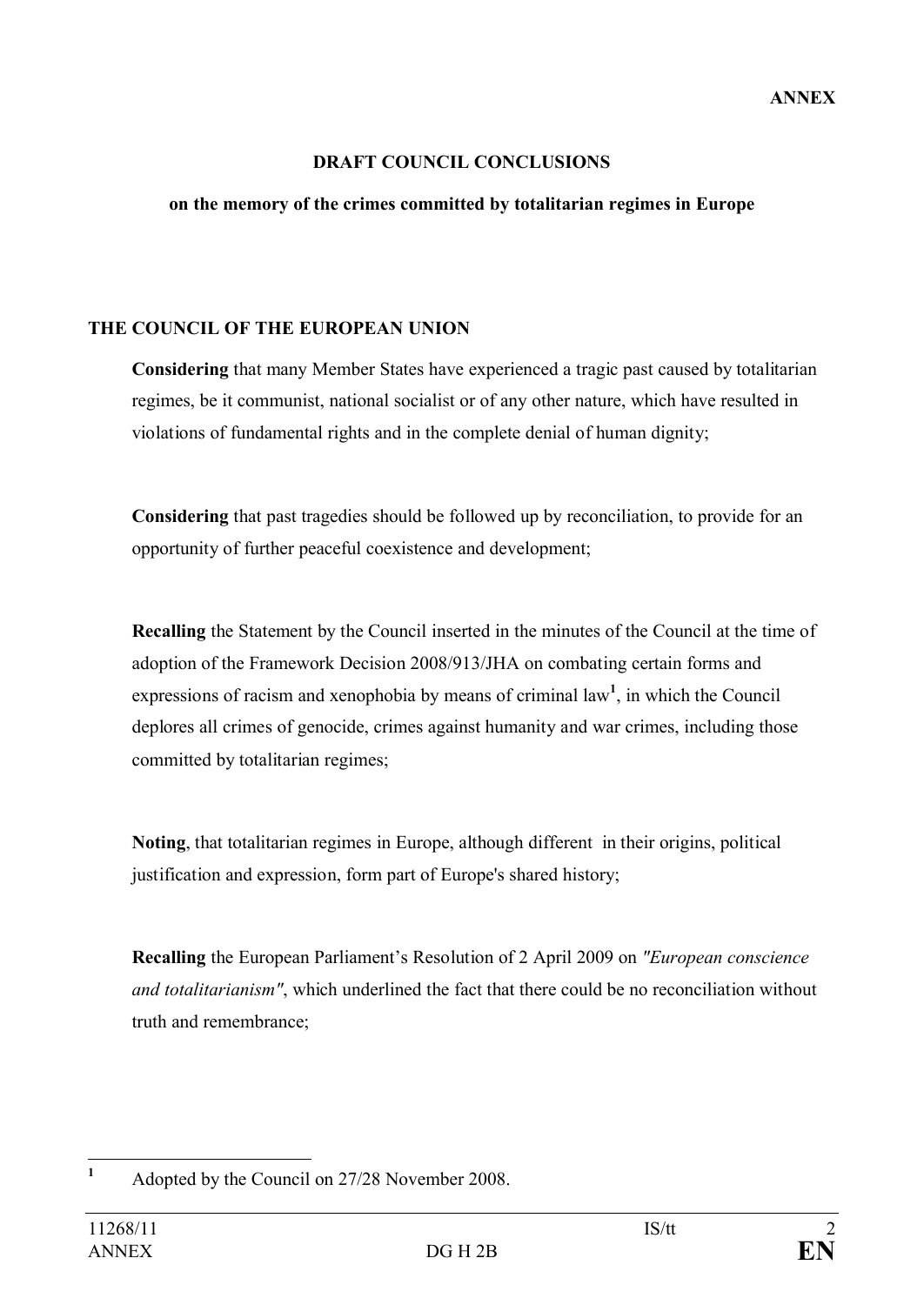**Noting** the statement of the Stockholm Programme**<sup>2</sup>** that *"The Union is an area of shared values, values which are incompatible with crimes against humanity, genocide and war crimes, including crimes committed by totalitarian regimes. Each Member State has its own approach to this issue but, in the interests of reconciliation, the memory of those crimes must be a collective memory, shared and promoted, where possible, by us all. The Union must play the role of facilitator."*;

**Understanding** that, although the main role in establishing the truth and recording history is a matter to be dealt with at Member States' level, the Union should still play a meaningful role in this process, acting to facilitate it by encouraging discussion, sharing of experiences and supporting the Member States' initiatives;

**Recalling** the Conclusions of the General Affairs and External Relations Council on "European Conscience and Totalitarianism" of 15 June 2009, welcoming the European Parliament's call for the establishment of a "Platform of European Memory and Conscience" that would provide support for networking and cooperation among national bodies related to the examination and remembrance of totalitarian regimes and inviting the European Commission to make full use of all existing related financial instruments;

**Having regard** to the discussions which took place during the public European hearing on "Crimes committed by totalitarian regimes" held in Brussels on 8 April 2008, to the conference on "Europe 70 years after the Molotov-Ribbentrop Pact" which took place in the European Parliament on 14 October 2009, to the conference on the Holocaust and Human Rights Education that took place in Terezin, Czech Republic on 19 and 20 October 2010 and to the public European hearing "What do Young Europeans know about Totalitarianisms?" held on 29 March 2011;

<sup>&</sup>lt;sup>2</sup> Adopted by the European Council on 10/11 December 2009; OJ C 115, 04/05/2010 P. 0001 -0038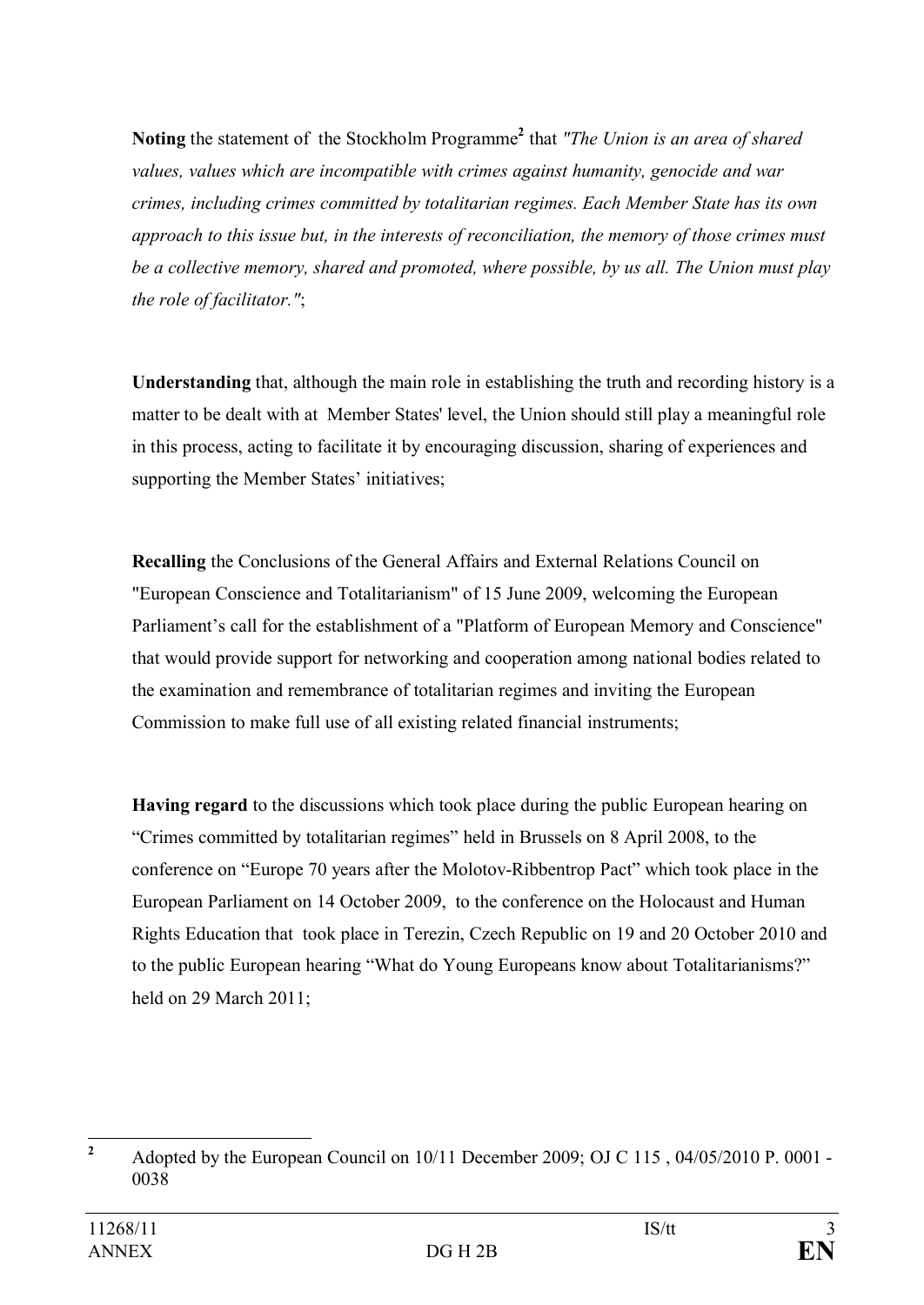**Noting** that a fair treatment of the victims of every totalitarian regime as well as a proper prevention of such crimes should be assured. The denial of such crime should be treated according to adequate standards, taking into account, where appropriate, national circumstances and legal traditions of the Member States, and respecting the freedom of expression;

**Reaffirming** the importance of raising awareness of the crimes committed by totalitarian regimes of promoting a shared memory of these crimes across the Union and underlining the significant role that this can play in preventing the rehabilitation or rebirth of totalitarian ideologies;

**Sharing** the view that the necessary legal conditions for adopting an additional instrument are not met at this stage, but noting that the Commission will keep this question under review;

- **1. Welcomes** the Report from the Commission to the European Parliament and the Council on *"The memory of the crimes committed by totalitarian regimes in Europe"*;
- **2. Recalls** that the European Union is founded on the values of respect for human dignity, freedom, democracy, equality, the rule of law and respect for human rights. These values are common to the Member States and should be a constant inspiration and source of encouragement to all Member States seeking to come to terms with the sufferings of their past;
- **3. Highlights the value** of the European Union's role in facilitating, sharing and promoting the collective memory of these crimes;
- **4. Highlights** the Europe-wide Day of Remembrance of the victims of the totalitarian regimes (23 August) and invites Members States to consider how to commemorate it , in the light of their own history and specificities;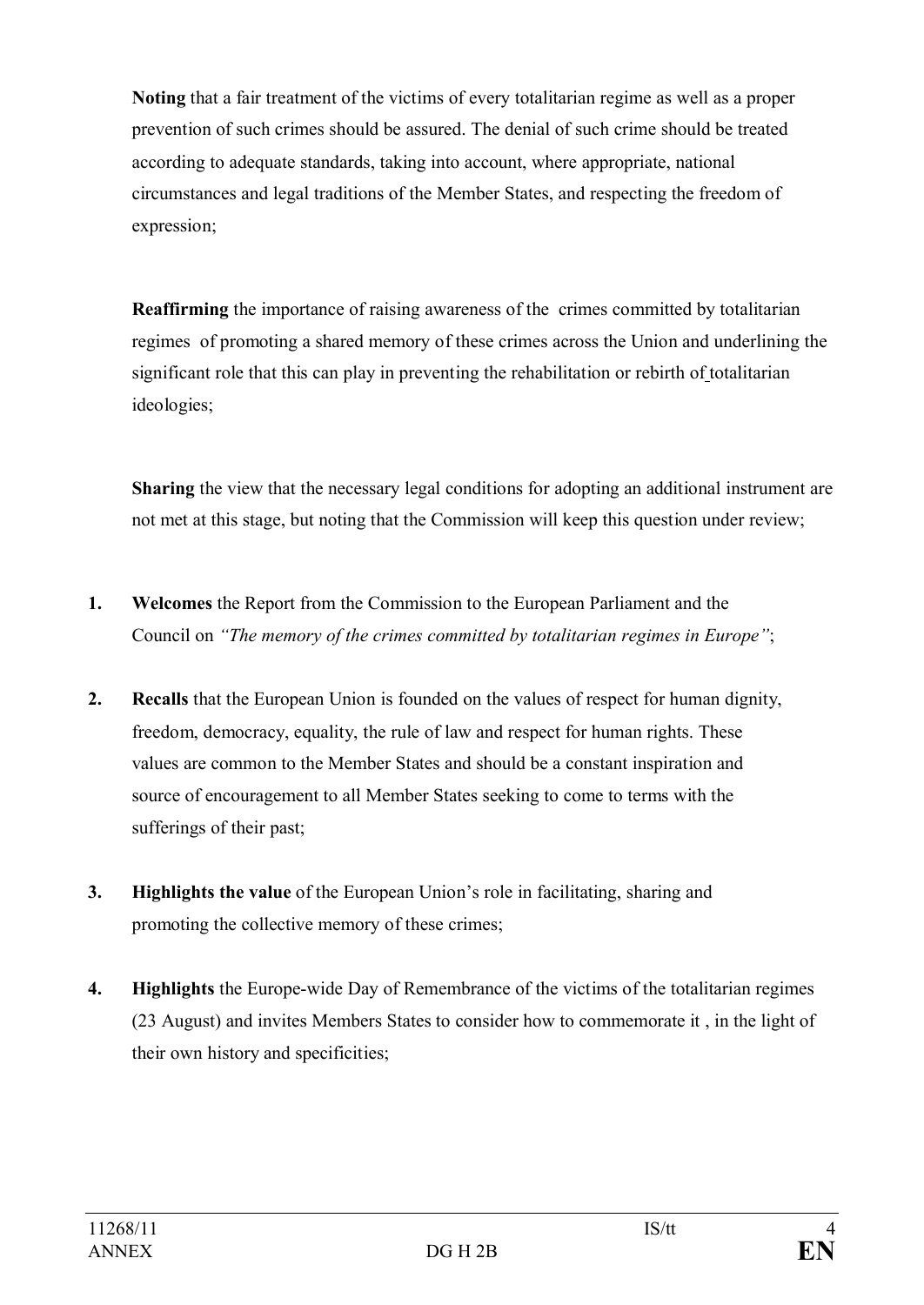- **5. Encourages** the Member States and the Commission to raise or support initiatives aiming at informing and educating the public about Europe's totalitarian past, as well as to conduct research projects, including those with an international dimension;
- **6. Welcomes** the Commission's intentions to use EU financial and other programmes, as mentioned in the Report, to assist interested parties to support and promote such initiatives and projects as well as to examine how those activities could be sufficiently financed in the future;
- **7. Invites** the Commission to pay attention to the questions of the participation of smaller organisations to EU financial programmes**,** including schools and higher education institutions**,** as well as to examine how to foster participation of the beneficiaries from the Eastern partnership countries and Russia in common initiatives and projects financed by these programmes.
- **8. Encourages** the Commission to further examine and promote possibilities for research projects or grants in the field of totalitarian regimes for researches from the EU member states as well as other European countries that have suffered from the crimes of totalitarian regimes. This may include EUROBAROMETER polls on what EU citizens know about European totalitarian regimes.
- **9. Invites** all interested parties to make full use of existing EU programmes to establish a Platform of European Memory and Conscience to provide support for current and future networking and cooperation among national research institutes specializing in the subject of totalitarian history.
- **10. Invites** the Commission to reflect and inform regularly the Member States and interested parties on cultural, educational, memorial and other activities and concrete steps to raise awareness of the crimes committed by totalitarian regimes and to further promote the memory of totalitarian regimes in the framework of existing EU financial programmes;